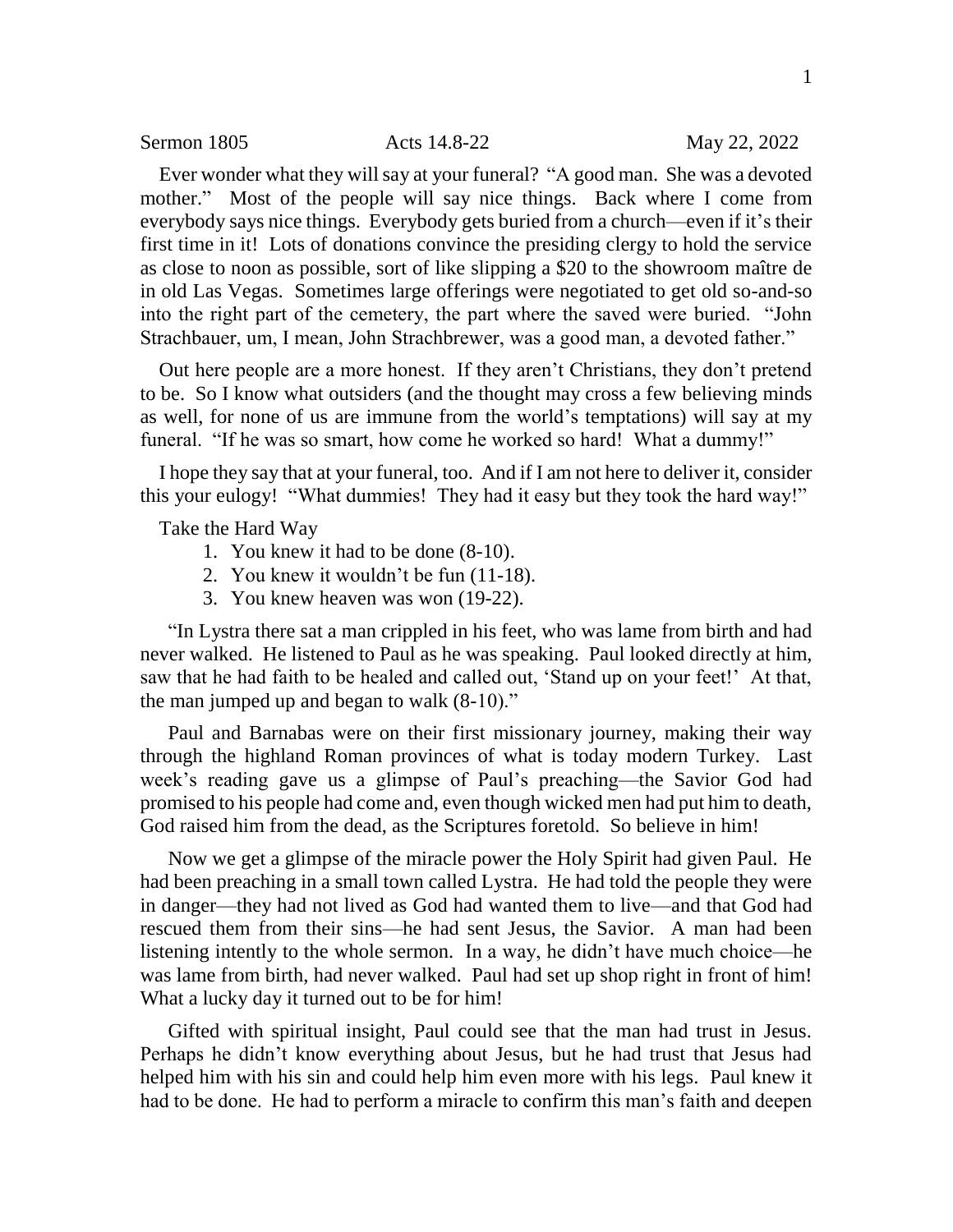his trust in Jesus. The miracle would also immediately verify what Paul had been saying was true. The devil would not be able to shake this new believer out of his faith afterwards. Paul's message was not a nice distraction, sort of like a Saturday movie matinee. It was a life-changing moment that set the man's course for eternity.

Take the hard way. It would have been so easy to ignore this man, to finish up the sermon and head for the inn just before happy hour ended. It would have been so easy and everybody would have congratulated Paul for a job well done. He might have even fooled himself into believing it. But that wasn't the Savior's way. Jesus took the hard way.

Jesus had always focused on the one, the lost. Consider his parables. A woman tears her house apart looking for a lost coin. A shepherd leaves his flock of ninetynine to look for the one lost sheep. Consider his actions. Jesus invites himself to the home of Zacchaeus, a chief tax collector, who now believes in Jesus—much to the disgust of the religious people.

That's why, when Jesus died on the cross, oh, yes, he died for humanity. He died for the world. But you know how that goes. The needs of the many outweigh the needs of the few. One or two always get overlooked in the shuffle. When Jesus died on the cross he died for you. He died for me. He died for every single person who ever walked or ever would walk the face of this earth. Everybody. Every one. If the whole world was perfectly sinless, perfectly holy, perfectly godly except for you and me, Jesus would still have died on the cross.

And what a reaction Jesus aroused! They called him insane. They said he was demon possessed. They tried to stone him. They tried to intimidate him. Failing in everything they finally arrested and tried him under cover of darkness. They executed him before people could sit down to a second cup of coffee. It had to be done. Jesus took the hard way. Paul was simply walking in his Savior's footsteps.

Take the hard way. You knew it wouldn't be fun.

To make a long story short, the people of Lystra go out of their minds when they see the miracle. But they don't rejoice in the Good News Paul has brought to their town. They don't embrace Jesus as their Lord and Savior, as this lame man had, to his great benefit. They think their false gods have finally done something, have finally come down to visit and help them! The priest of Zeus leads in steers ready for a big sacrificial meal. Paul and Barnabas manage to stop them. "This is exactly the sort of things we've been trying to get you to turn from!" The party was cancelled, but the hard feelings lingered. Nobody likes it when somebody rains on their parade.

Take the hard way. Ever since we were baptized we knew it had to be done. We had to live the Christian life. It was what we were made for. It was what God called us for. How did Luther put it in explaining the purpose behind Jesus' work? "That I might be his own and live under him in his kingdom and serve him in everlasting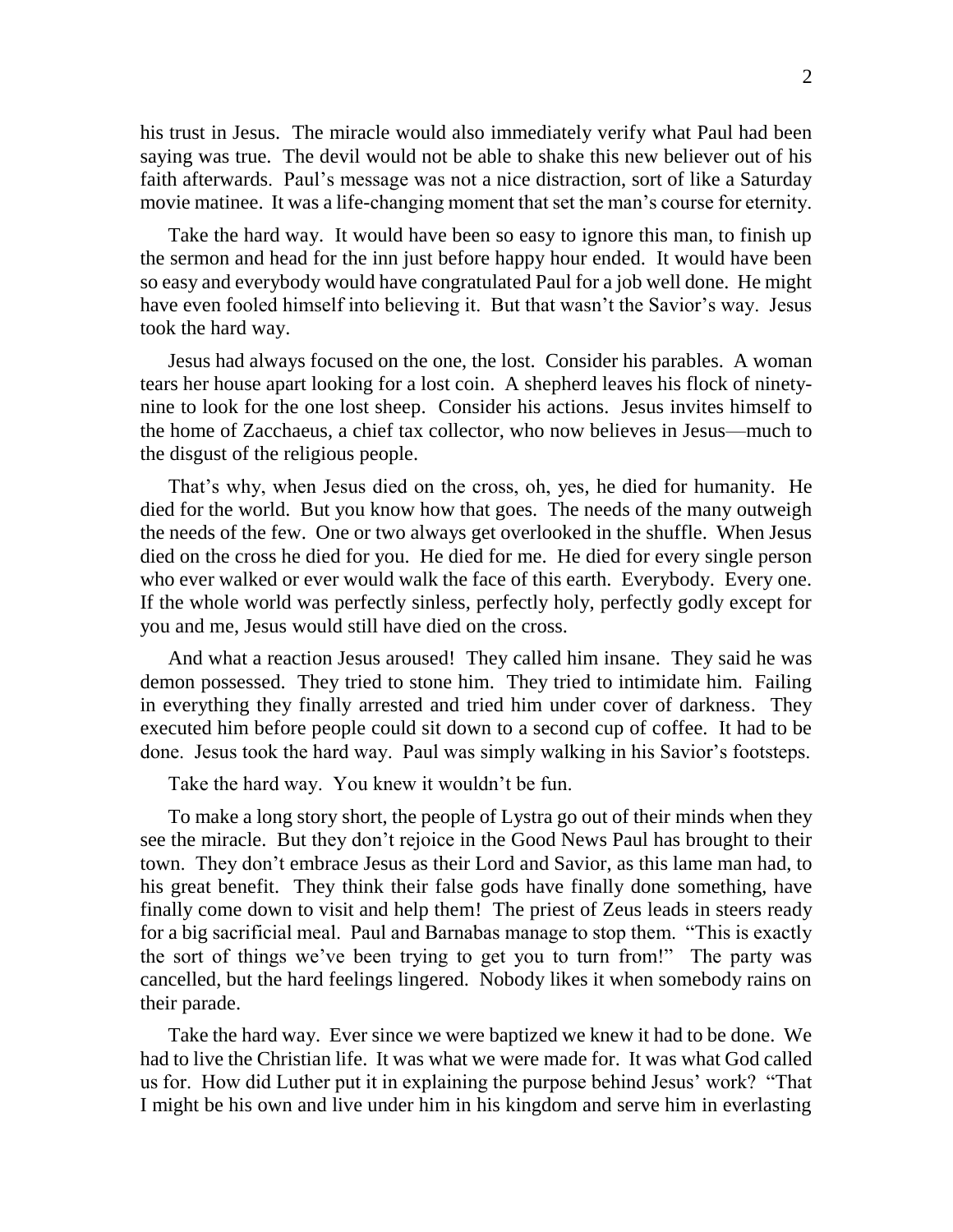righteousness, innocence and blessedness, even as he has risen from death, lives and reigns eternally." Because Jesus thought of me, because Jesus reached out and saved you, one person is important to us.

How much time do we spend with our children? I know the answer from all of us will be a guilty, "not much," but that isn't true. Think of the hours they spent in your arms. Think of all the one-sided conversations you had with them. They learned to talk by watching your lips move. They learned to trust by your trustworthiness. They learned to love from the love you poured into them. You brought them to Jesus in baptism and kept at it, bringing them to Sunday School, having them sit next to you in church. As adults, they can scatter to the ends of the earth, but they will always be close to you, close to your heart, always in your prayers. Focus on the one. You knew it had to be done.

It affects our whole attitude towards life. We live in a "mass market" world. What appeals to the millions is what you shoot for. The small start-up has to ramp up if it is to makes its dreams a reality. That is not the Christian life. Yes, we preach to the many, we teach to the many. That is only wise stewardship. A pulpit empty on Sunday morning because the pastor is delivering groceries to a shut-in shows a lack of priorities and abilities. But so is not having any time, any "give" in the budget to address the needs of individuals. Prosperity comes to the many, usually in the same way. Hardship comes to the one and each in a unique way. The hard way recognizes that. You knew it had to be done.

You also knew it wouldn't be fun. Denying our sinful human nature never is. The sinful nature will never give up and admit that we were right to do it God's way. It will whine the soup is too hot, then it is too cold. The sinful human nature always wants it both ways. But the greater heartache is the reaction of the wicked world. They honestly think we are crazy, maybe demon possessed. We have and will lose false friends along the way because "we take our religion too seriously." To be in church every Sunday? Don't you want your kids on a traveling team? To refuse after work get-togethers at the gentlemen's club? Don't you want to bond? To turn me in to the HOA because my side hustle repairing cars out of my garage? I thought we were buddies! To tell me you do not believe the god I worship is real? Who's the hater now!

That's why heaven is going to be so wonderful. We will never have the wicked world, the devil or our sinful human nature making our existence miserable.

Take the hard way. You knew heaven was won.

Just when you can't imagine it could get any worse for Paul, it does.

"Then some Jews came from Antioch and Iconium and won the crowd over. They stoned Paul and dragged him outside the city, thinking he was dead. But after the disciples had gathered around him, he got up and went back into the city. The next day he and Barnabas left for Derbe. They preached the good news in that city